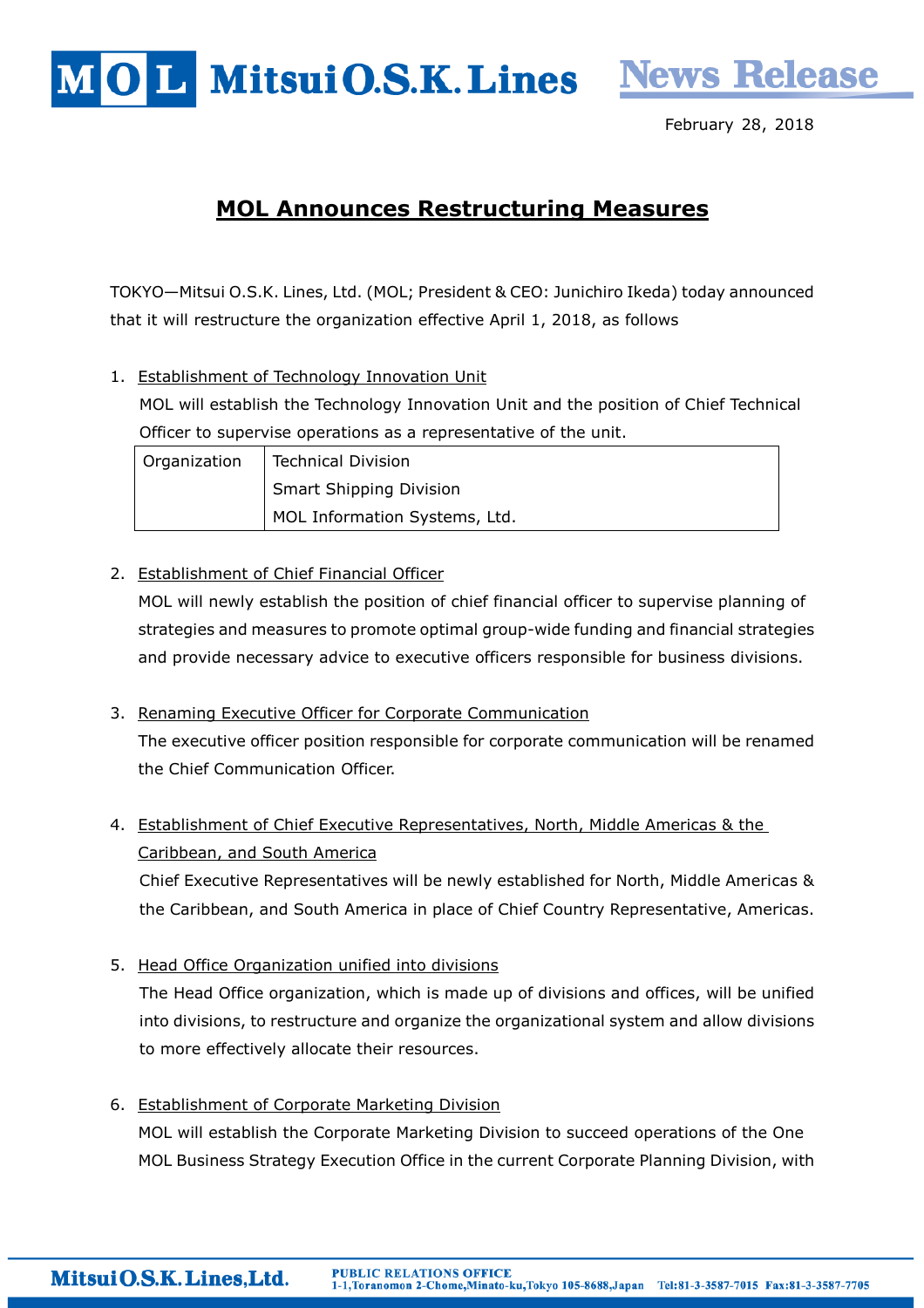the aim of more effectively promoting group-wide business activities across regions and organizations and build a system to move ahead assertively:

- (A) Plan, study, and implement marketing methods and systems that go beyond the organization
- (B) Plan, study, and implement strategic business models using business intelligence
- (C) Plan digital strategies using ICT and new technologies that link customer needs and MOL Group seeds
- (D) Promote MOL Group innovation activities.

#### 7. Establishment of Tanker Division (A) and Tanker Division (B)

MOL will divide the Tanker Division into Tanker Division (A) and Tanker Division (B) to create a more customer-focused approach. The Tanker Division (A) will take responsibility mainly for the crude oil tanker business and the Tanker Division (B) will focus on petroleum product tanker and methanol tanker businesses.

#### 8. Establishment of Ferry Business Division

MOL will establish an independent business division aimed at more effective investment of management resources, promotion of more efficient marketing, and so on for the ferry business, which was announced in the policies intended to reinforce business fields where MOL anticipates future growth in the management plan "Rolling Plan 2017."

9. Restructuring and renaming New Business Creation and Group Business Division

MOL will transfer operations of the Environment and Emission Free Business, which was positioned as a business for future development in "Rolling Plan 2017," from the Corporate Planning Division to the New Business Creation and Group Business Division, with the aim of accelerating the business. In accordance with this, it will also rename the New Business Creation and Group Business Division the New & Clean Energy Business Division.

# 10. Establishment of Liner Business Management Division

MOL will establish the Liner Business Management Division to fulfill its management role as one of the major investors in Ocean Network Express (ONE), into which the Liner Division is being integrated.

# 11. Establishment of Corporate Audit Division

MOL will establish the Corporate Audit Division to oversee the Internal Audit Office, an organization that serves to assess management quality and suggest improvements, in addition to operations related to internal audit and internal control and management,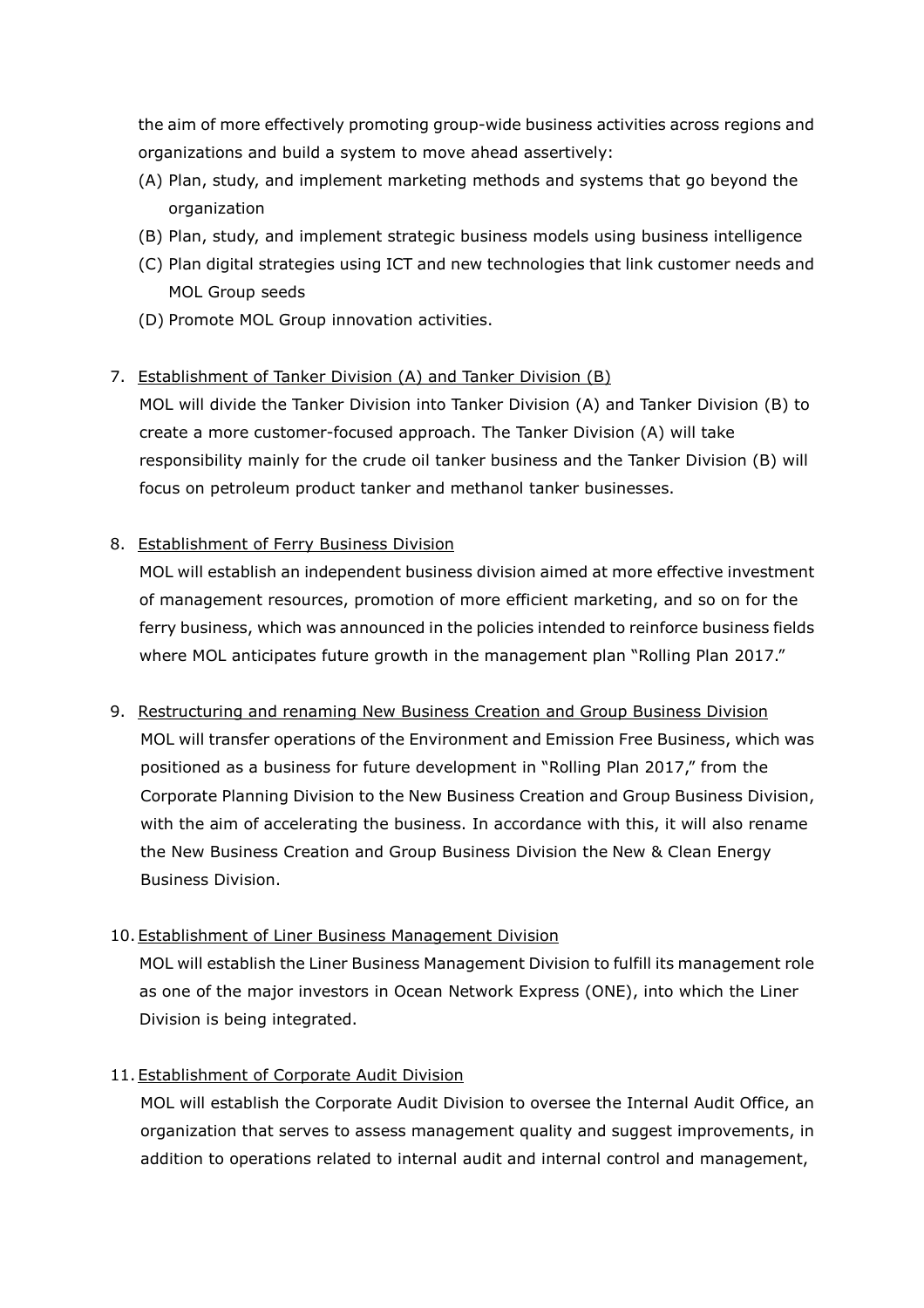which are currently handled by the Internal Audit Office.

# 12. Establishment of Corporate Communication Division

MOL will integrate the Public Relations Office and IR Office into the Corporate Communication Office to enhance the quality of messaging and information from MOL and strengthen initiatives to establish the corporate brand.

# 13. Establishment of Secretaries & General Affairs Division

MOL will merge the Secretaries Office and General Affairs Division to establish the Secretaries & General Affairs Division with the aim of promoting activities as a policy secretary in addition to the roles of secretariat operations.